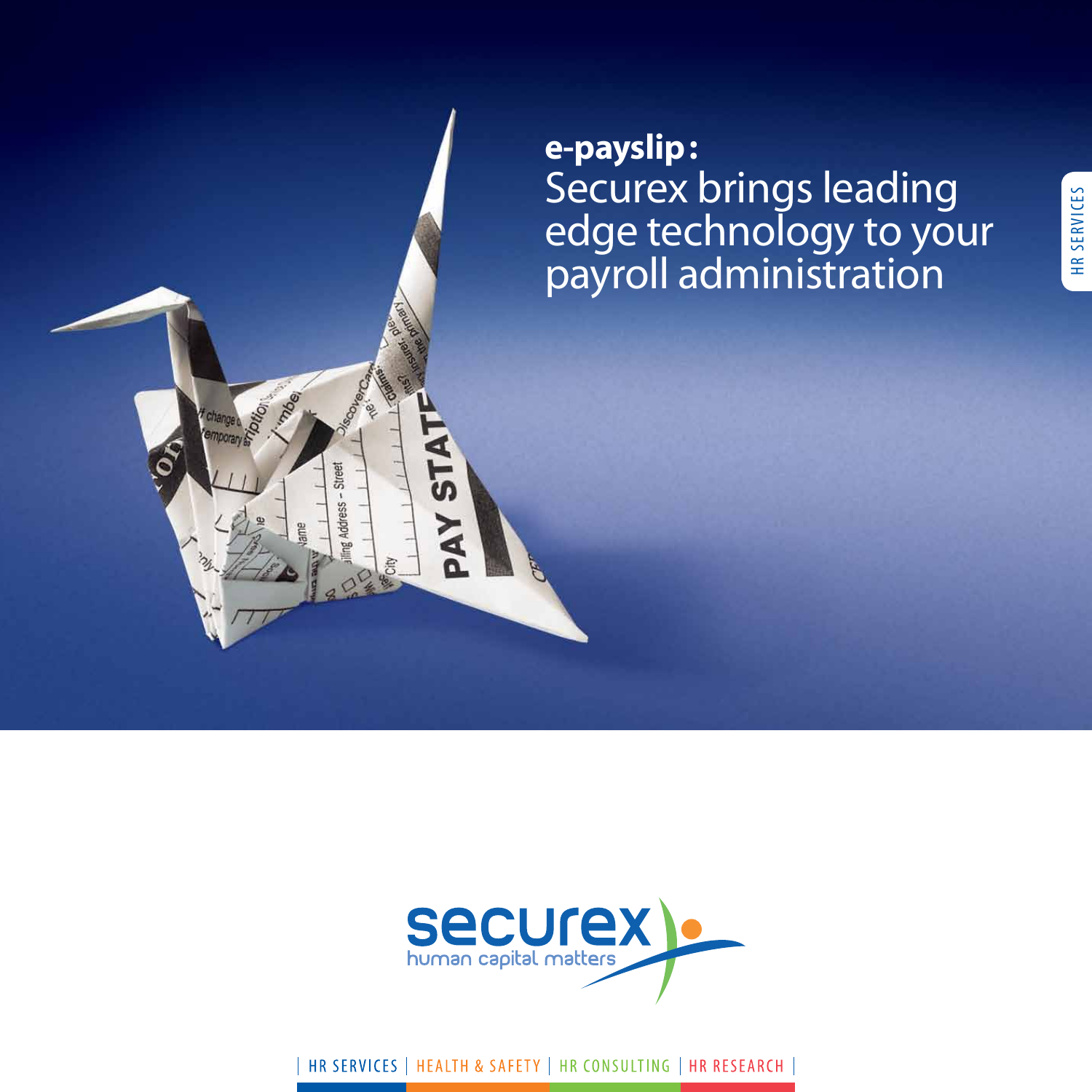# **e-payslip** Secure your data: bring them online!

Put an end to printed payslips sent by snail mail or distributed in envelopes to your employees.

As from now, they are available in a fully secure online vault.

➜

➜

➜

Choosing for e-payslip, it's a simple and effective way of optimising your business strategy.

Moreover, this innovative solution allows your HR team to concentrate on higher added value missions.

## **e-payslip is based on three main concepts :**

- Answering end-users needs
- Meeting all legal requirements
- Improving your competitiveness with an innovative project

### | HR SERVICES | HEALTH & SAFETY | HR CONSULTING | HR RESEARCH |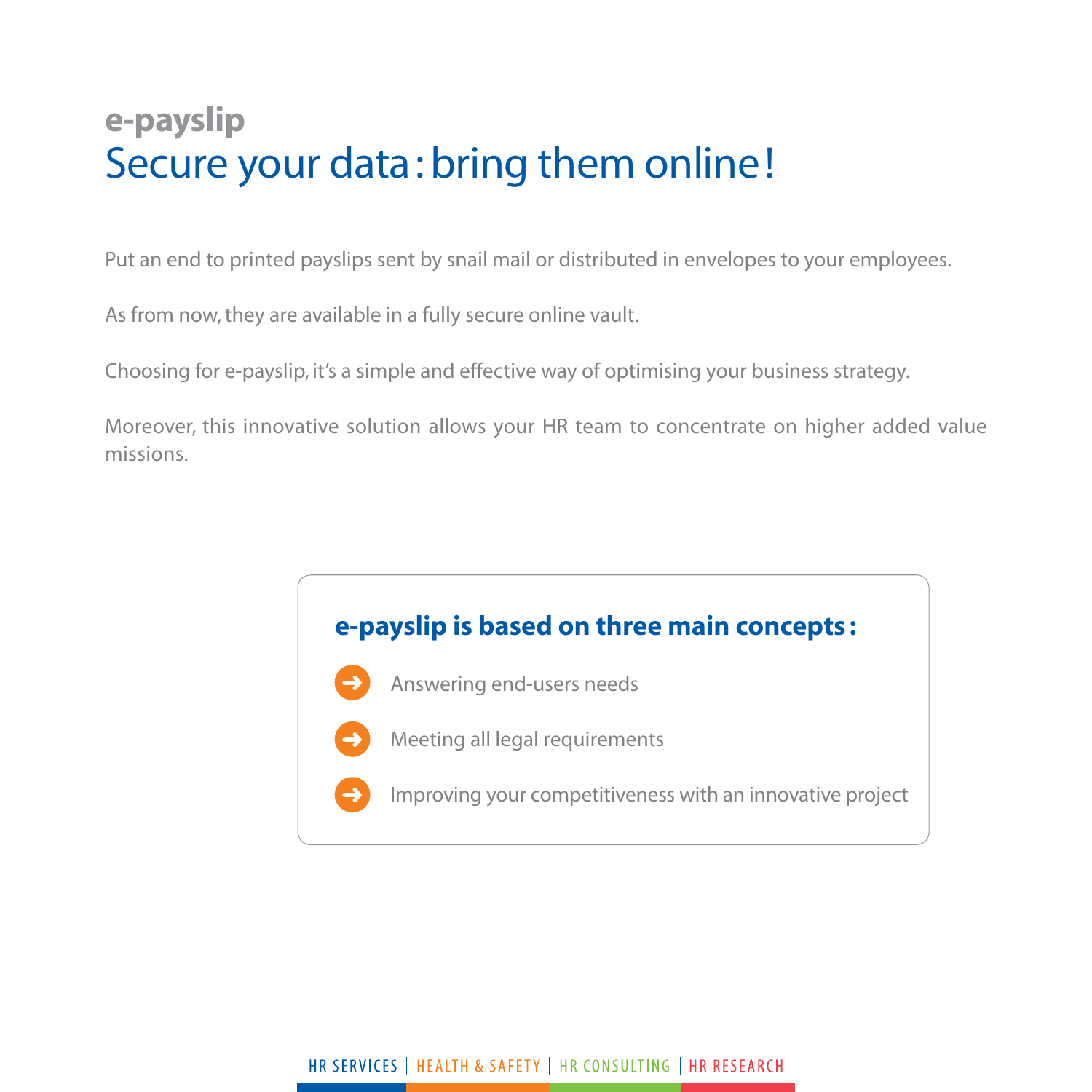# **e-payslip** Advantages **Security**



- Reliability
- Confidentiality
- Data privacy
- ISO 27001 compliance
- Sustainability: 5 years storage of your documents

## **Access**

- 24 hours a day, 7 days a week availability
- From work, home or any computer with internet access





## **Environment**

- Cost effective: forget internal distribution and check lists
- Environment friendly: going paperless

#### | HR SERVICES | HEALTH & SAFETY | HR CONSULTING | HR RESEARCH |